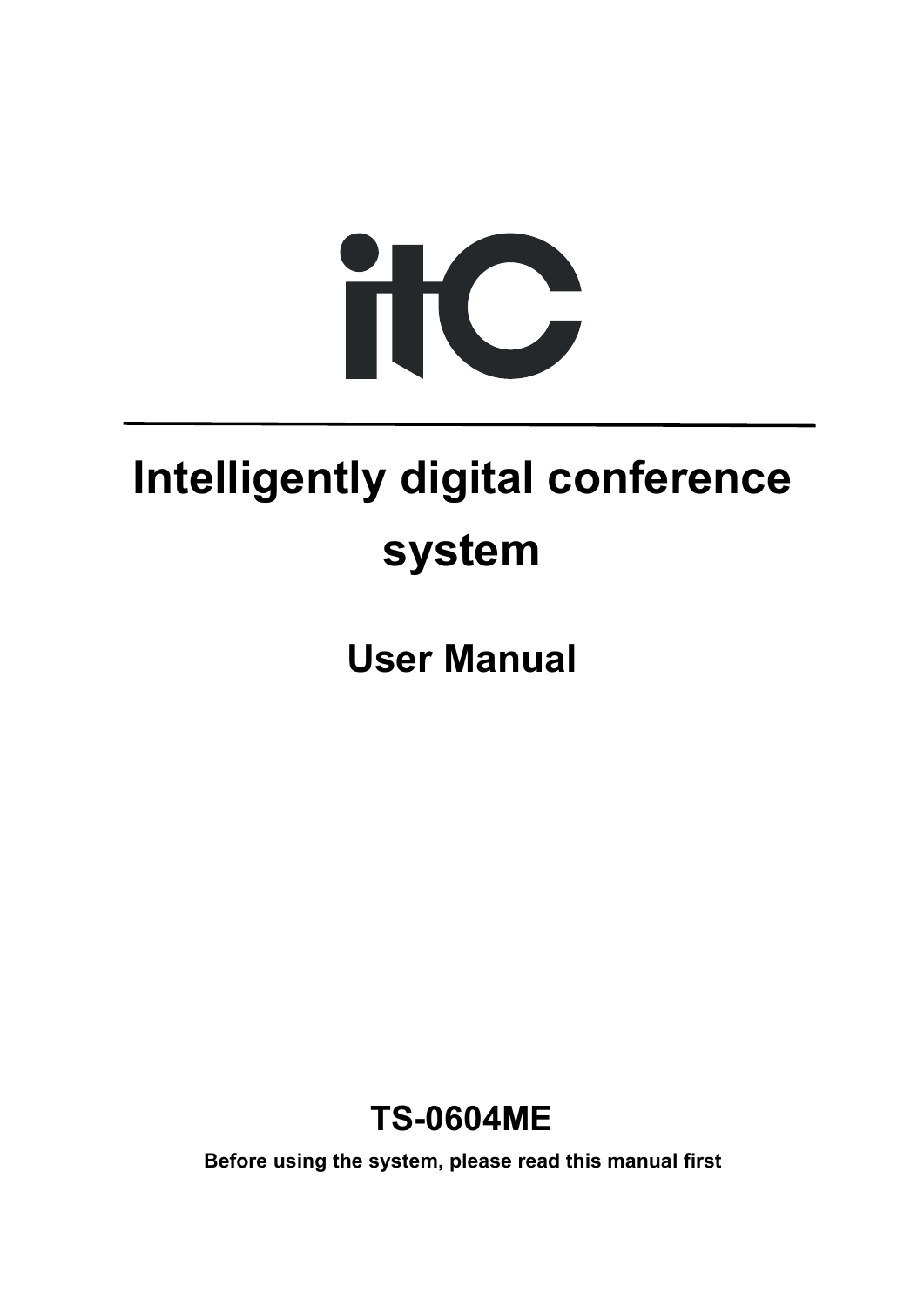#### **1. Intelligent Digital Conference System Introduction**

#### **About ITC Intelligent Digital Conference System**

 Intelligent Digital Conference System, is another high-tech professional product line after multimedia products, audio and video matrix control products. It includes the discussion of speech, simultaneous interpretation, infrared voice allocation, teleconference, voting, camera tracking system.

 Adhering to the philosophy that has always been advocated of comprehensive system, the integration solutions can be done DCS (Digital Conference System) and MCS (Multimedia central control system) tightly between the two different systems compatible, thus it can form a comprehensive product solutions for smart meeting system.

 This manual is applied for smart meeting system control computer, speech unit, camera tracking system and telephone conferencing systems.

#### **2. Product Function Introduction**

#### **TS-0604ME Conference Control Host**

#### **2.1 Product Description**

TS-0604ME is a high-performance system to expand the meeting host, it hosts TS-0604ME used in conjunction with a variety of conference mode selection (select number of speakers, speaking mode selection), super extended functionality, perfect sound processing. Using equalizer module, ambient noise suppression technology. With voting functionality and data management capabilities. Each TS-0604ME received 128 units, each input port can access up to 40 microphone units, expansion of scale meetings, increasing the number of meetings.

#### **2.2 Function and Features**

• Each extension can connect up to 128 conference units, can connect up to 10 units of the meeting host, you can also continue to expand up to 4096 conference units within a conferencing system because of the working requirements.

- Using a dedicated 8-core plug connection.
- "Hand in hand" concatenated model.
- With voting functionality and data management capabilities.

● Achieving conference host power extended support , and increasing access to the system unit quantities.

•Shell is made of all metal materials, both the line and shell have strengthened the connection with the ground, and enhanced the ability of anti-static.

●Extended host and the host can be installed on standard 19-inch rack.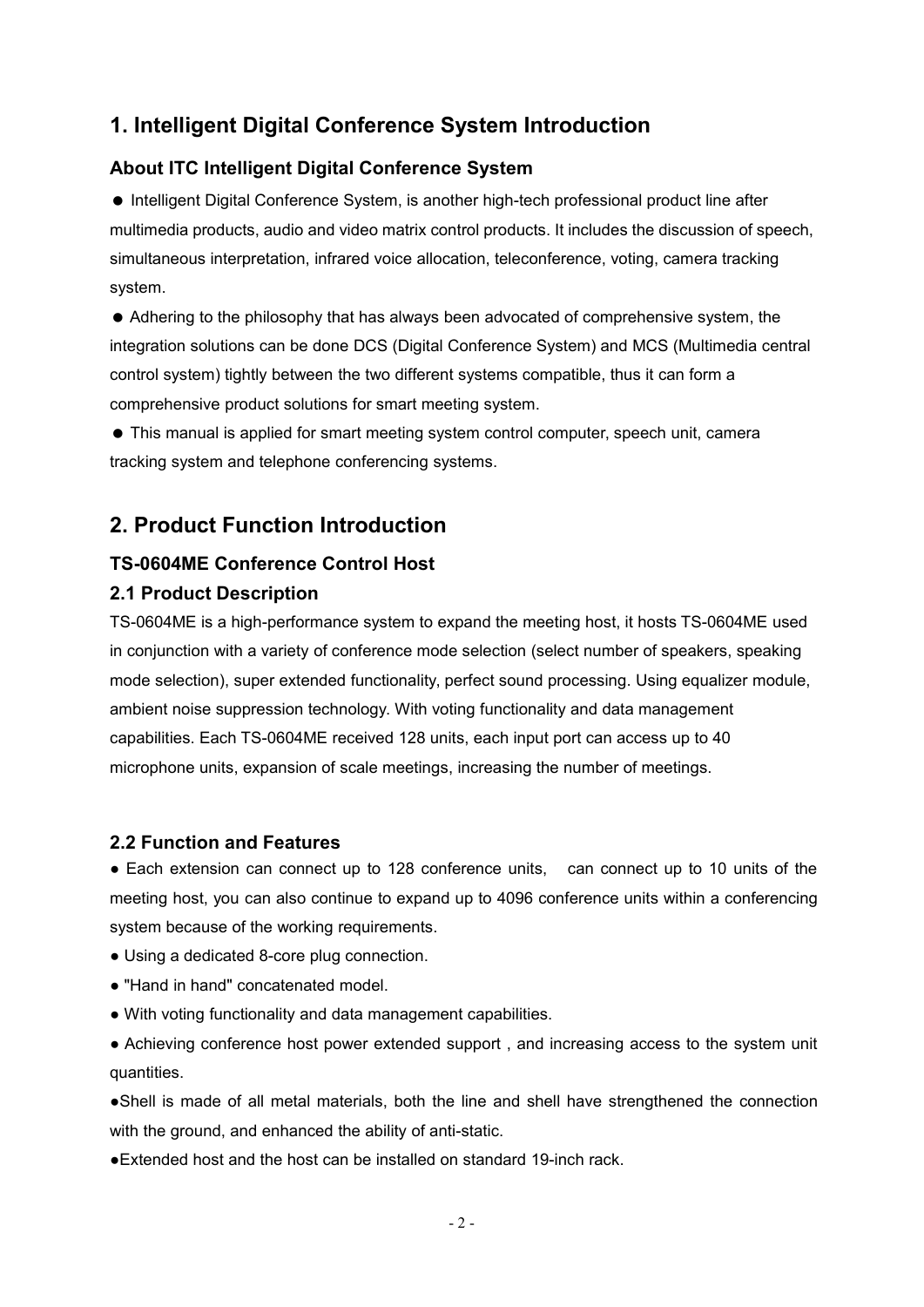#### **2.3 Front Panel**



- 1. ACTIVE status LEDs to indicate status data transceiver unit.
- 2. NETWORK indicator lights for the network.
- 3. COMMUNICATION is working indicator, it flashes when working properly.
- 4. Power switch.
- 5. Power Indicator.

#### **2.4 Rear Panel**



- 6. AC~220V power input.
- 7. Ground terminal.
- 8. Remote expansion interfaces A, B, can be connected to the host TS-0604M or extended host TS-0604ME.
- 9. Conference Unit Interface 1-3.
- 10. Expand the host address DIP switch settings.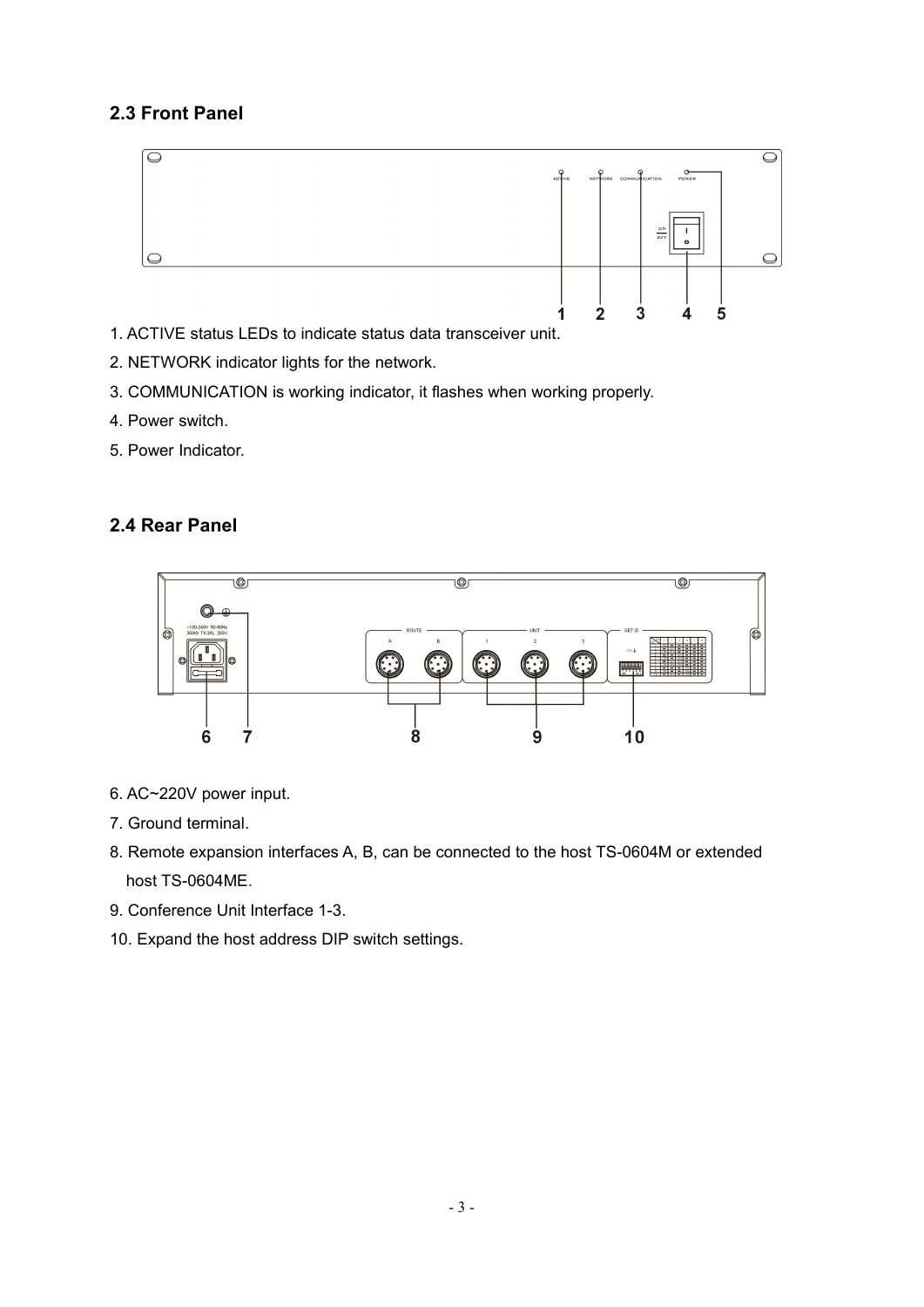#### **3. Connection legend**



TS-0604ME Extended host system connection diagram

**Attention:** In accordance with the above system is a good system connection diagram, first of all TS-0604ME extended host (the first host address expansion set to 10 and can not be repeated), and then turn on the power switch, over 20-30 seconds, and then open the TS-0604M master power switch.

#### **NOTICE**

1. 8-core aviation unit Interface Pin Description



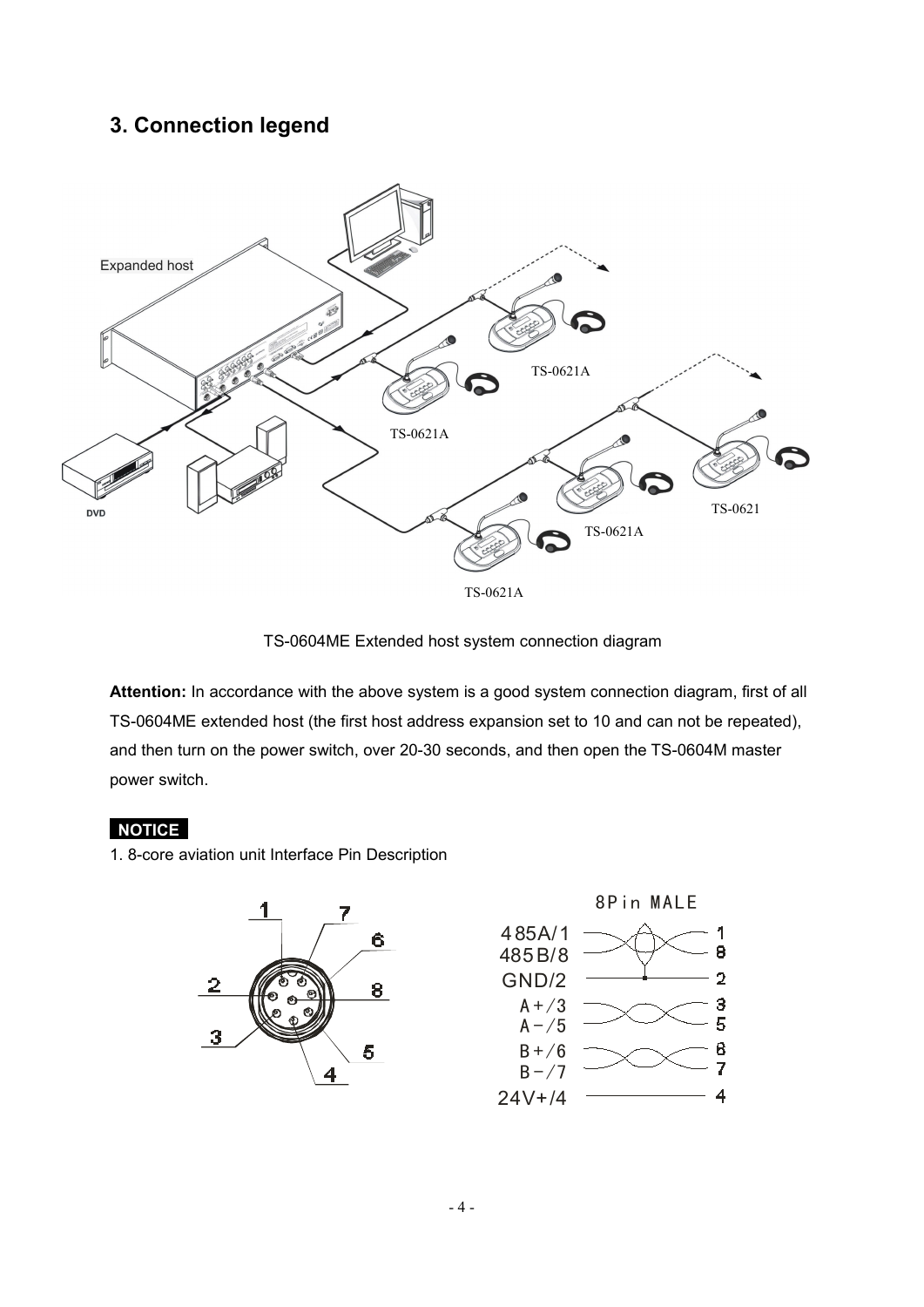#### **4.operating instructions**

#### **4.1 System Connection Description**

Machine TS-0604ME is used to extend the conference host TS-0604M and expanded conference unit, as shown in Figure interfaces, ROUTE refers to remote extension interface for connecting host TS-0604M or extended host TS-0604ME, and it adopts a "hand in hand" cascade mode, the maximum extension can be extended to 64 hosts (currently only supports 10 units), DIP switch distinguish extended through the right side of the host address SET ID.

| Dial-up<br>$\sf ID$<br>Number | $\,6$                    | $5\phantom{.0}$          | $\overline{\mathbf{4}}$  | $\mathbf{3}$             | $\overline{2}$           | 1                        |
|-------------------------------|--------------------------|--------------------------|--------------------------|--------------------------|--------------------------|--------------------------|
|                               | $\blacksquare$           | $\overline{\phantom{a}}$ | $\overline{\phantom{0}}$ | $\overline{\phantom{a}}$ | -                        | ON                       |
| $\overline{2}$                | $\blacksquare$           | $\overline{\phantom{a}}$ | $\blacksquare$           | $\blacksquare$           | ON                       | -                        |
| $\sqrt{3}$                    | $\blacksquare$           | $\overline{\phantom{0}}$ | $\overline{\phantom{a}}$ | $\overline{\phantom{0}}$ | ON                       | ON                       |
| 4                             | $\overline{\phantom{a}}$ | $\overline{\phantom{a}}$ | $\blacksquare$           | ON                       | $\blacksquare$           | $\overline{\phantom{a}}$ |
| $\sqrt{5}$                    | $\blacksquare$           | $\overline{\phantom{a}}$ | $\blacksquare$           | ON                       | -                        | ON                       |
| $6\phantom{1}$                | $\blacksquare$           | $\overline{\phantom{a}}$ | $\overline{\phantom{0}}$ | ON                       | ON                       | -                        |
| $\overline{7}$                | $\overline{\phantom{a}}$ | $\overline{\phantom{a}}$ | $\blacksquare$           | ON                       | ON                       | ON                       |
| $\bf 8$                       | $\overline{\phantom{a}}$ | $\overline{\phantom{a}}$ | ON                       | $\blacksquare$           | -                        |                          |
| $\boldsymbol{9}$              | $\overline{\phantom{a}}$ | $\overline{\phantom{a}}$ | ON                       | $\blacksquare$           | $\overline{\phantom{a}}$ | ON                       |
| $10$                          | $\overline{\phantom{a}}$ | $\blacksquare$           | ON                       | $\blacksquare$           | ON                       | $\overline{\phantom{a}}$ |

Extended host address coding table

#### **4.2 Host Status Description**

TS-0604ME front panel has four LED, which work when a power indicator is steady state, an exception will be flashing and the relay jumps; COMMUNICATION working lights will flash during normal operation, NETWORK indicator is networking indicator lights when the power of this means that the normal expansion of host access system, when there is no indication if this light, indicating that this machine is unable to access the system, then the function is invalid; ACTIVE status indicators for unit data transceiver state.

#### **4.3 Host address encoding settings**

When the system all the TS-0604ME boot, open TS-0604M conference host power supply, so the extended host NETWORK indicator will indicate the effective coding ID online, for failure to properly connected to the system, TS-0604ME, need to re-address code.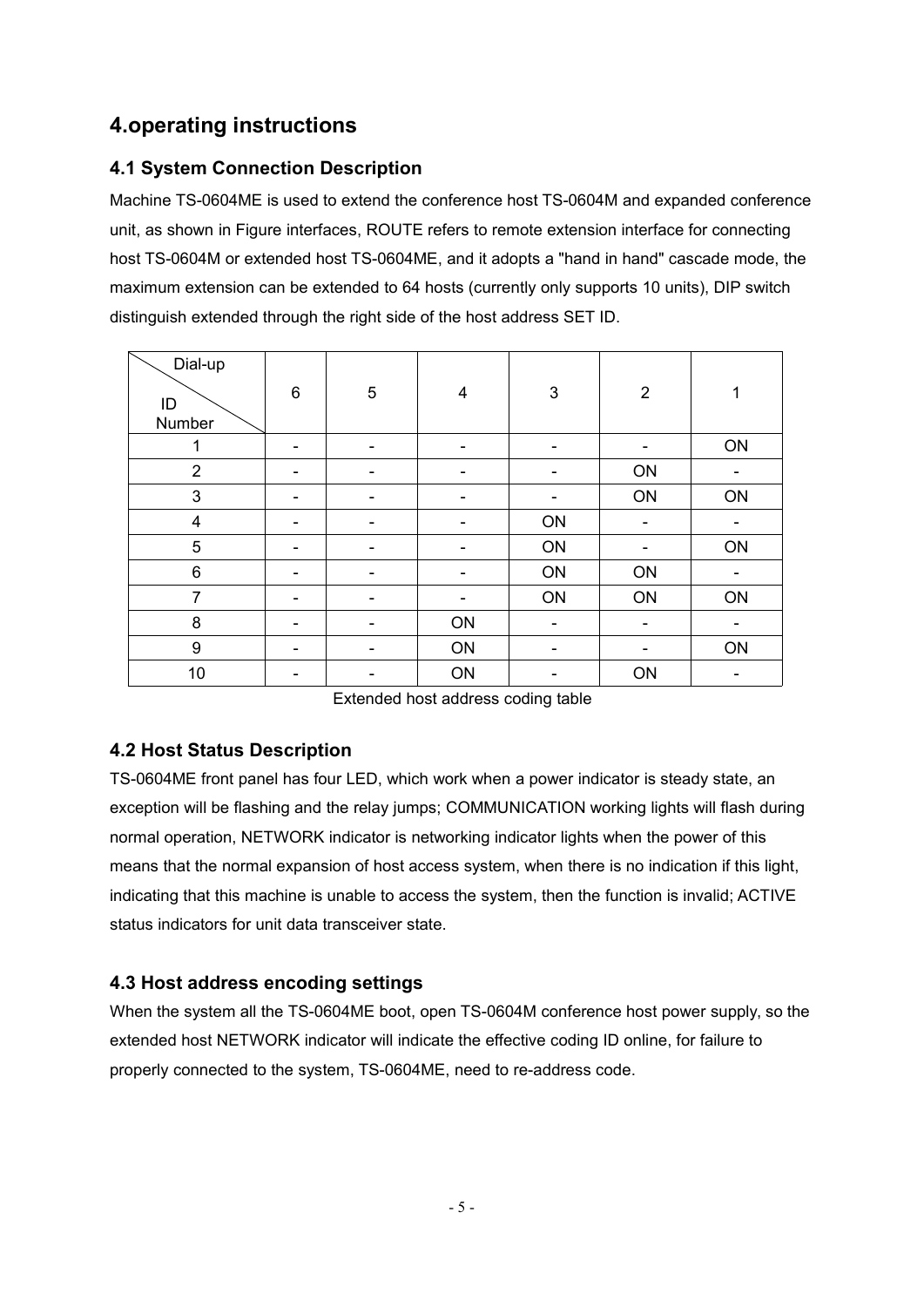#### **Coding method:**

A. After the address connected to the system, TS-0604ME panel to the right of the DIP switch sequence shown in Table 1.1, compiled into efficient encoding different addresses.

B. Re-compiled a good address coded TS-0604ME power on again.

C. After the re-opening of the meeting host TS-0604M, expand the host ID number will be smooth access systems.

#### **4.4 Conference unit address setting**

The ID of the rear panel is set to ON at the switch, then the whole system into series ID mode, turn on the host and extend host number ID number, you can dial back to the OFF position, the system unit address setting is completed.

#### **5 Background music and meeting venue Control**

#### **5.1 Operation**

A. Adjust the bass, treble and volume , and Extended Host hanging unit also will adjust the sound.

B. PC software can control extended hosts any unit hang microphone, both open and close.

C. Extended host Hanging unit operating mode can be changed by PC software, and all the microphone can be closed.

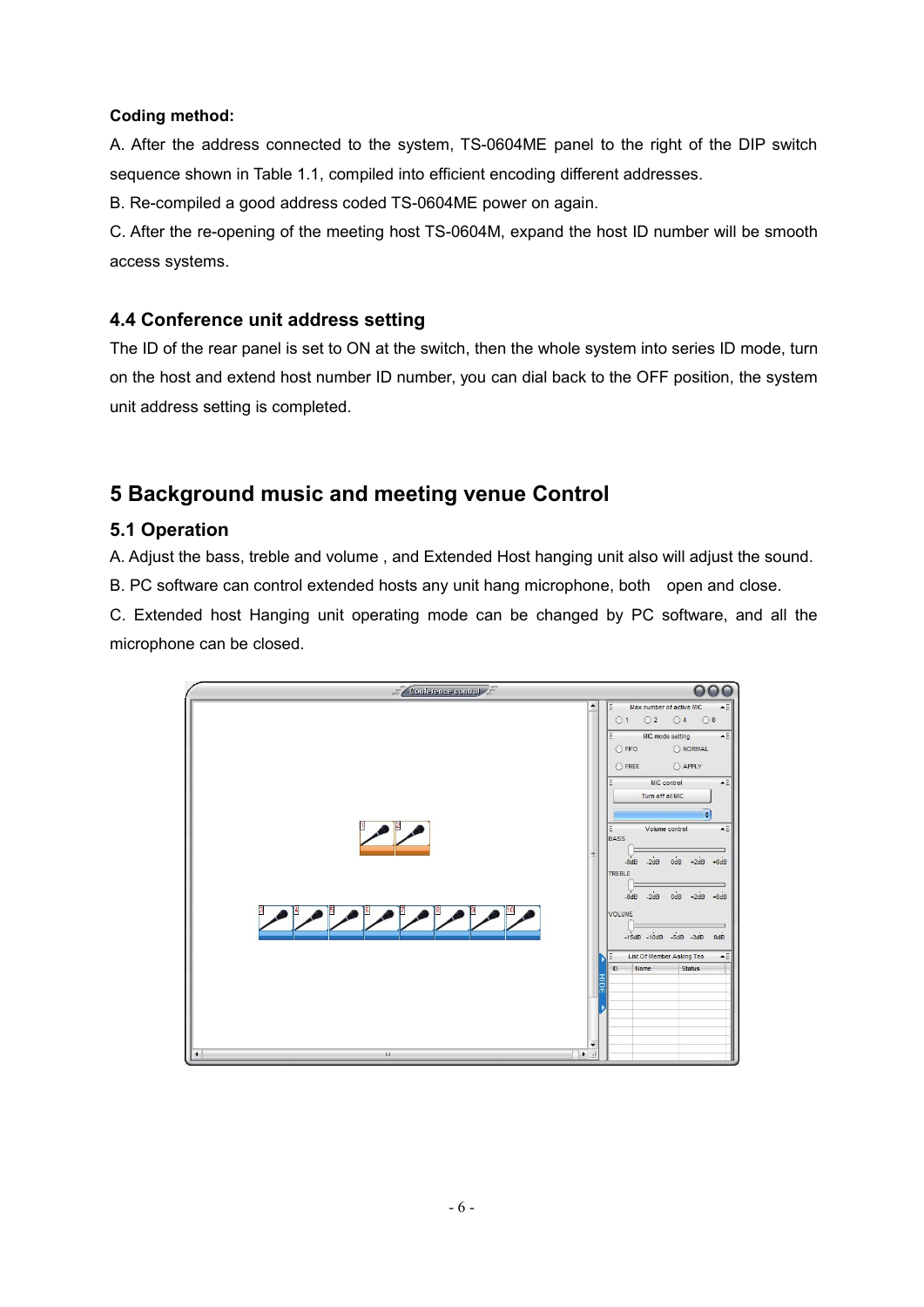#### **5.2 Operating standards**

When it is connected normally, under conference mode if there is a unit open, TS-0604ME relay will be turned on and the microphone can speak; Only when microphones are turned off, the relay will be closed.

#### **6. Conference Registration**

#### **6.1 Operation**

By clicking PC software, Starting or signing a long drive TS-0622 by Chairman of the 2nd to enter attendance mode, finally pressing the switch sign.

| Proposal      |                    |
|---------------|--------------------|
| 10            |                    |
| 0             |                    |
| 10            |                    |
|               | ÷                  |
| Close sign in |                    |
|               |                    |
| Hide          |                    |
|               | Projection sign in |

#### **6.2 Operating standards**

In attendance patterns, attendance data in real time, accurate, timely and updated statistical data on the PC software, and no abnormal beating the relay.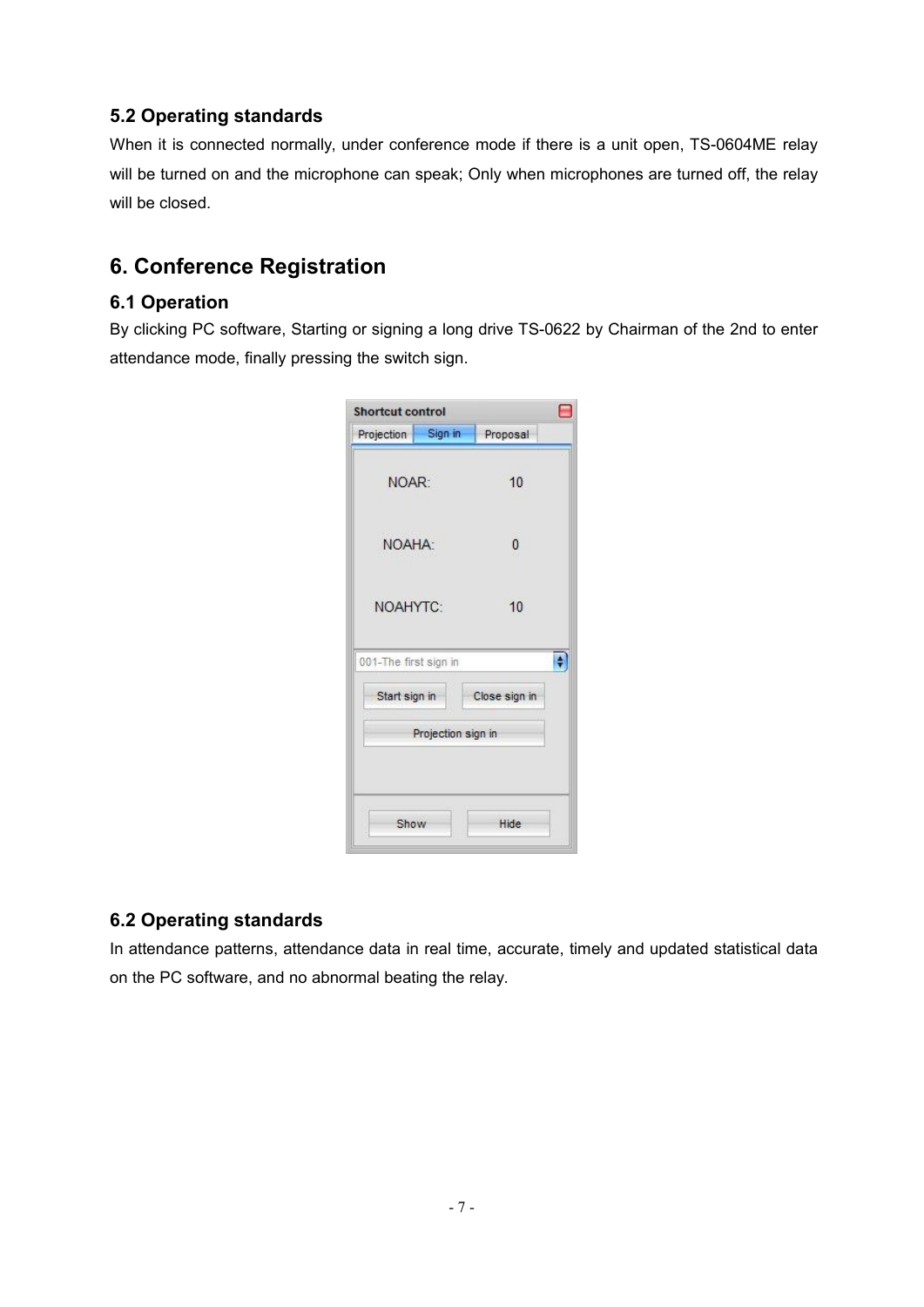#### **7. Conference voting, voting and elections**

#### **7.1 Operation**

By clicking PC software, Starting voting, voting and elections, or long pressing the chairman machine TS-0622 No.1 key, finally pressing the Select button to select (Candidate).

#### **7.2 Operating standards**

In the poll / voting / rating three modes, the data is in real time, accurate, timely and updated statistical data on the PC software, and no abnormal beating about the relay;

| Proposal<br>O |                                             |
|---------------|---------------------------------------------|
|               |                                             |
|               |                                             |
| $\Omega$      |                                             |
| 0             |                                             |
| $\Omega$      |                                             |
| O             |                                             |
| 10            |                                             |
|               | ÷                                           |
|               |                                             |
|               |                                             |
|               |                                             |
| Hide          |                                             |
|               | Close Vote<br>Show Result<br>Show Vote File |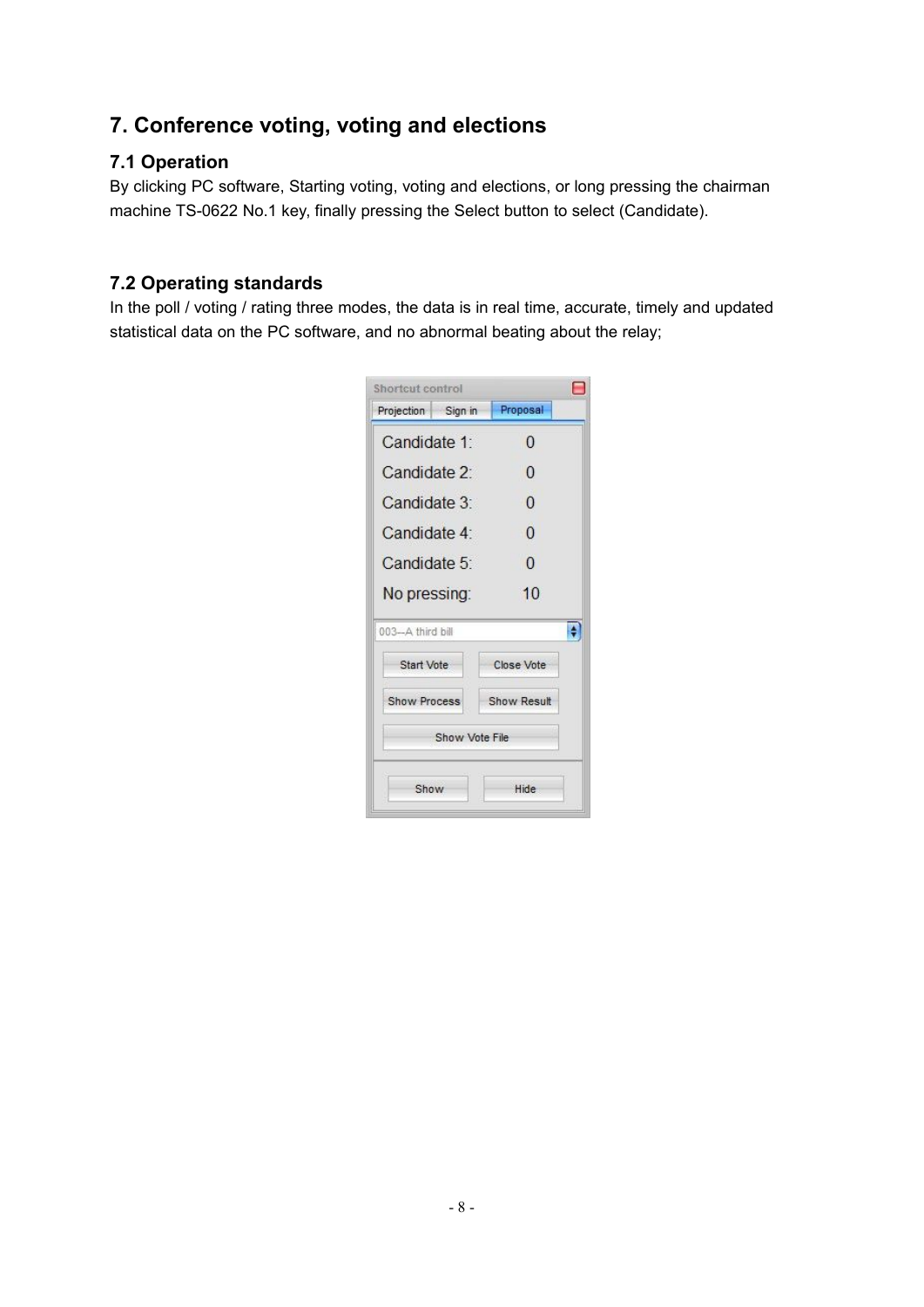### **8. Technique Parameter**

| Model                            | <b>TS-0604ME</b>                                          |  |  |  |
|----------------------------------|-----------------------------------------------------------|--|--|--|
| <b>Power Supply</b>              | Switch Power supply AC100-240V 50-60Hz                    |  |  |  |
| <b>Working Temperature</b>       | $5^{\circ}$ C~40 $^{\circ}$ C                             |  |  |  |
| <b>Working Moisture</b>          | Relative humidity, without condensation                   |  |  |  |
| <b>Statics Power Consumption</b> | $≤20W$                                                    |  |  |  |
| Max Power consumption            | 350W                                                      |  |  |  |
| <b>Output Power</b>              | $110W \times 3$                                           |  |  |  |
| <b>Frequency Response</b>        | 50Hz-20KHz                                                |  |  |  |
| (S/N)                            | >80dB                                                     |  |  |  |
| Harmonic distortion              | $< 0.5\%$                                                 |  |  |  |
| Carrier distortion               | $1\%$                                                     |  |  |  |
| Crosstalk attenuation            | 50dB                                                      |  |  |  |
| Interface                        | Eight core aviation plug * 5 / mains three core AC socket |  |  |  |
| Weight                           | About 3KG                                                 |  |  |  |
| Dimension                        | 484L x 305W x88H (mm)                                     |  |  |  |
| Color                            | <b>Black</b>                                              |  |  |  |